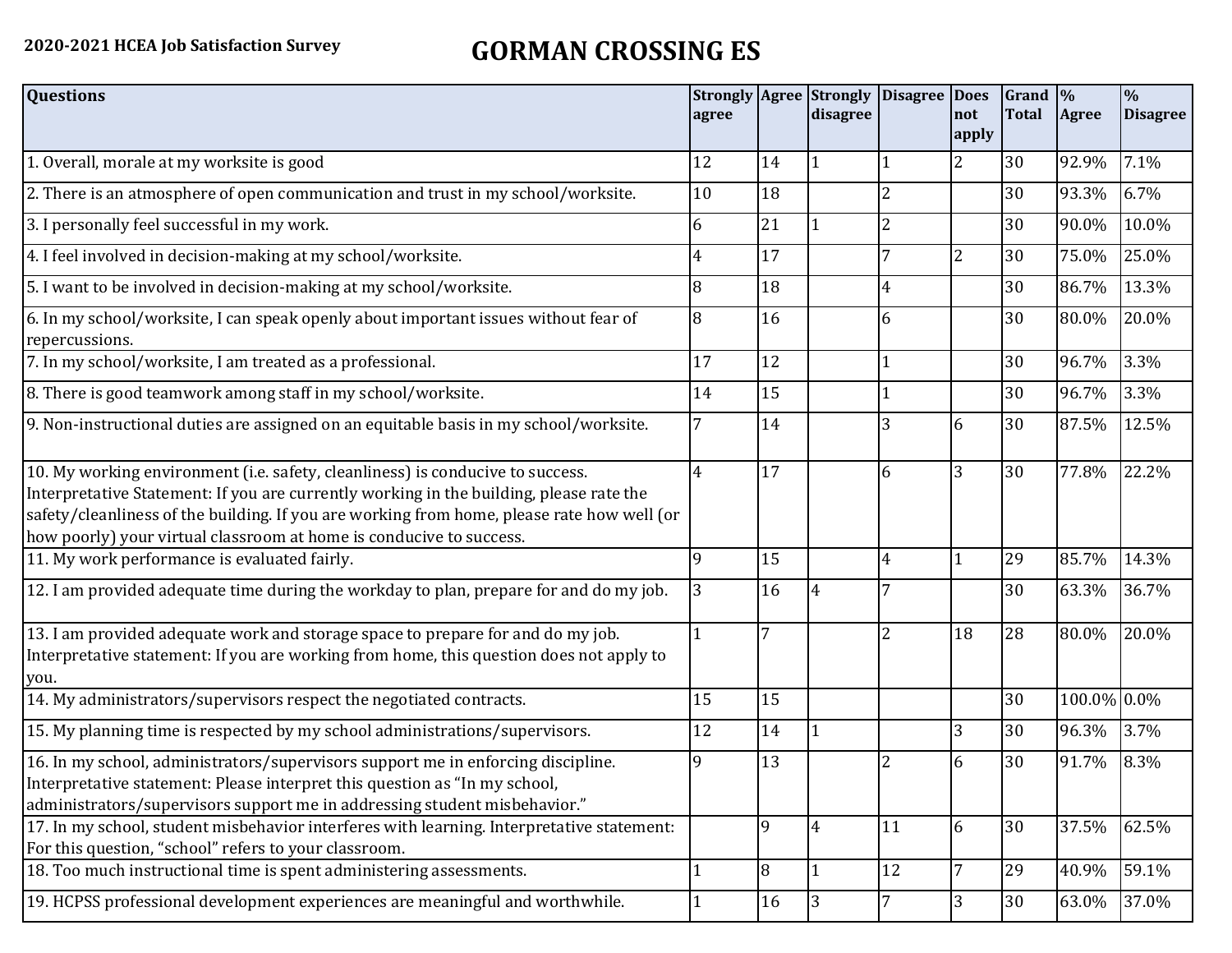## **2020-2021 HCEA Job Satisfaction Survey GORMAN CROSSING ES**

| 20. Increased workload has contributed to a decline in my morale.                                                                                          |                | 11             | $\vert$ 1      | 10             | $\vert$ 1      | 30 | 62.1%       | 37.9%  |
|------------------------------------------------------------------------------------------------------------------------------------------------------------|----------------|----------------|----------------|----------------|----------------|----|-------------|--------|
| 21. I am paid fairly.                                                                                                                                      |                | 7              |                | 16             |                | 30 | 23.3%       | 76.7%  |
| 22. I have confidence in the leadership exhibited by the HCPSS Superintendent.                                                                             | 3              | 23             |                | $\overline{4}$ |                | 30 | 86.7%       | 13.3%  |
| 23. I have confidence in the leadership exhibited by the Howard County Board of<br>Education.                                                              |                | 16             |                | 12             |                | 30 | 53.3%       | 46.7%  |
| 24. I have confidence in the leadership exhibited by the Howard County Education<br>Association (HCEA).                                                    | 10             | 15             |                | 4              |                | 30 | 86.2%       | 13.8%  |
| 25. I feel that HCPSS offers me the possibility of advancing professionally in the field of<br>education.                                                  | $\overline{2}$ | 14             |                |                | 7              | 30 | 69.6%       | 30.4%  |
| 26. In my position, I receive appropriate and adequate support and training.                                                                               | $\overline{2}$ | 25             |                | 3              |                | 30 | 90.0%       | 10.0%  |
| 27. During this current school year, I have experienced harassing behavior from<br>colleagues.                                                             |                | $\overline{2}$ | 19             | 8              |                | 30 | 6.9%        | 93.1%  |
| 28. During this current school year, I have experienced harassing behavior from<br>administrators/supervisors.                                             |                |                | 23             |                |                | 30 | $0.0\%$     | 100.0% |
| 29. During this current school year, I have experienced harassing behavior from parents.                                                                   | $\mathbf{1}$   | $\overline{1}$ | 16             | 11             |                | 30 | 6.9%        | 93.1%  |
| 30. At my school I spend most of my PIP time on non-instructional activities.                                                                              |                | 6              |                | 12             | 10             | 30 | 35.0%       | 65.0%  |
| 31. At my school our administrator includes time during PIP for teacher-initiated<br>collaboration.                                                        |                | 14             |                |                | 9              | 30 | 100.0% 0.0% |        |
| 32. In my school, I spend too much time in meetings.                                                                                                       |                | 6              | $\overline{3}$ | 18             | $\overline{3}$ | 30 | 22.2%       | 77.8%  |
| 33. In my school, there is adequate support for special education students.                                                                                |                | 16             |                | 8              | 4              | 29 | 64.0%       | 36.0%  |
| 34. My administrator/supervisor provides people working from home with flexibility in<br>their workday.                                                    | 14             | 14             |                |                | $\mathbf{1}$   | 29 | 100.0% 0.0% |        |
| 35. My administrator/supervisor has reasonable expectations of workload for staff while<br>in virtual learning.                                            | 13             | 16             |                |                |                | 29 | 100.0% 0.0% |        |
| 36. Students have adequate technology and tools (hardware/software/connectivity) to<br>participate in virtual learning.                                    | $\overline{2}$ | 18             |                | 8              |                | 29 | 71.4%       | 28.6%  |
| 37. Staff have adequate technology hardware (e.g. computers, document cameras, other<br>technology hardware) to meet the requirements of virtual learning. | $\overline{2}$ | 17             |                | 9              | 1              | 29 | 67.9%       | 32.1%  |
| 38. HCPSS has provided the software I need to do my job and collaborate with colleagues.                                                                   | 15             | 20             |                | 3              |                | 29 | 89.3%       | 10.7%  |
| 39. The software and online services provided by HCPSS to do my job are difficult and/or<br>time-consuming to use.                                         | 2              | 13             |                | 13             | $\mathbf{1}$   | 29 | 53.6%       | 46.4%  |
| 40. In my class, I feel that students are engaged in virtual learning                                                                                      |                | 16             |                | 5              | 7              | 29 | 72.7%       | 27.3%  |